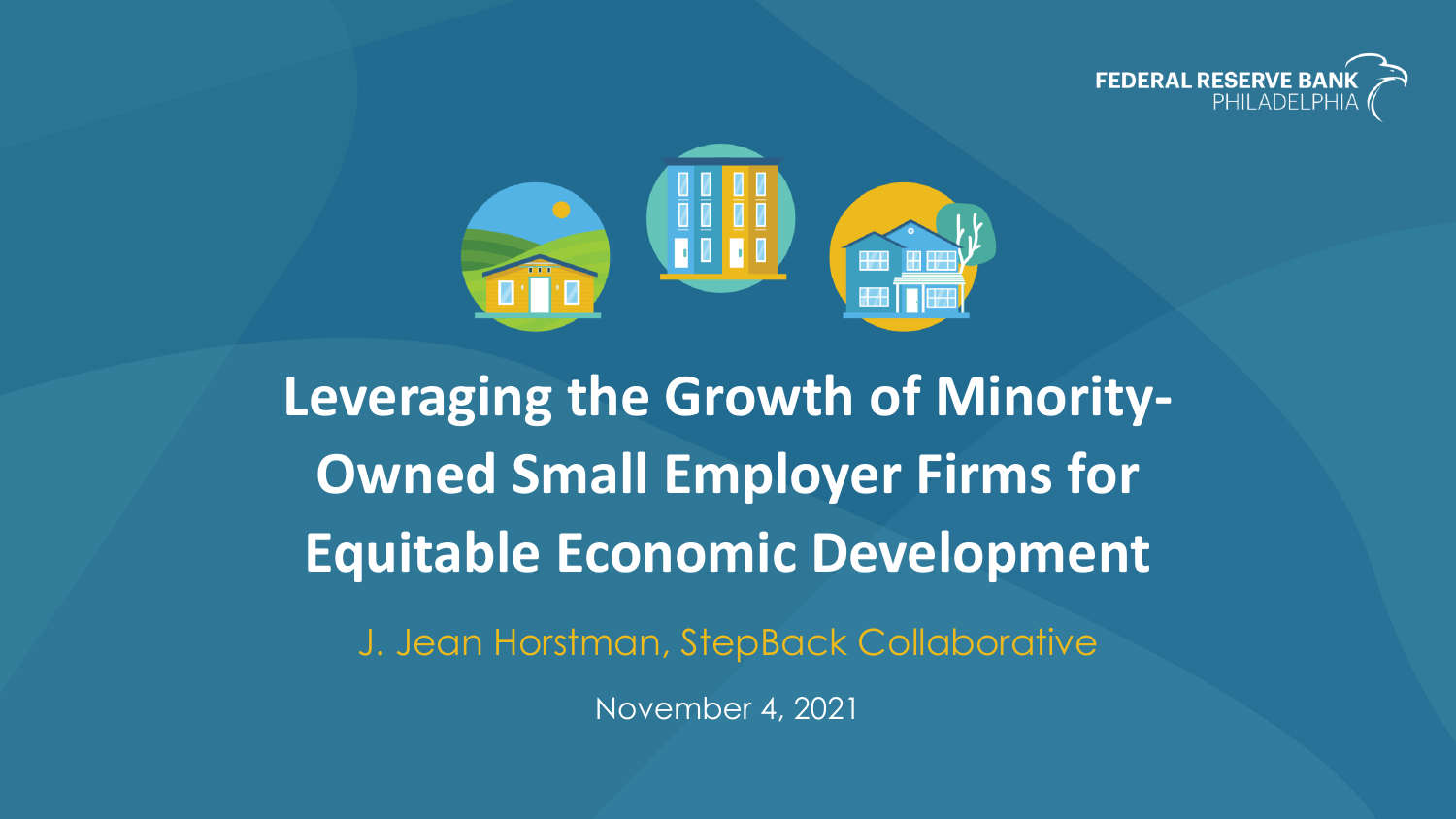#### **Contents**

GOAL: Illustrate how engaging an ecosystem in the design and development of a capacity building program for Minority-Owned Small Employer Firms\* will catalyze job creation, grow employers, and build the trust needed for equitable economic development.

- 1. Looking at Ecosystems Systemically
- 2. Introducing Minority-Owned Small Employer Firms Ecosystem
- 3. Capacity Building Model for Minority-Owned Small Employer Firms (MSEF)
- 4. On-Line Resources

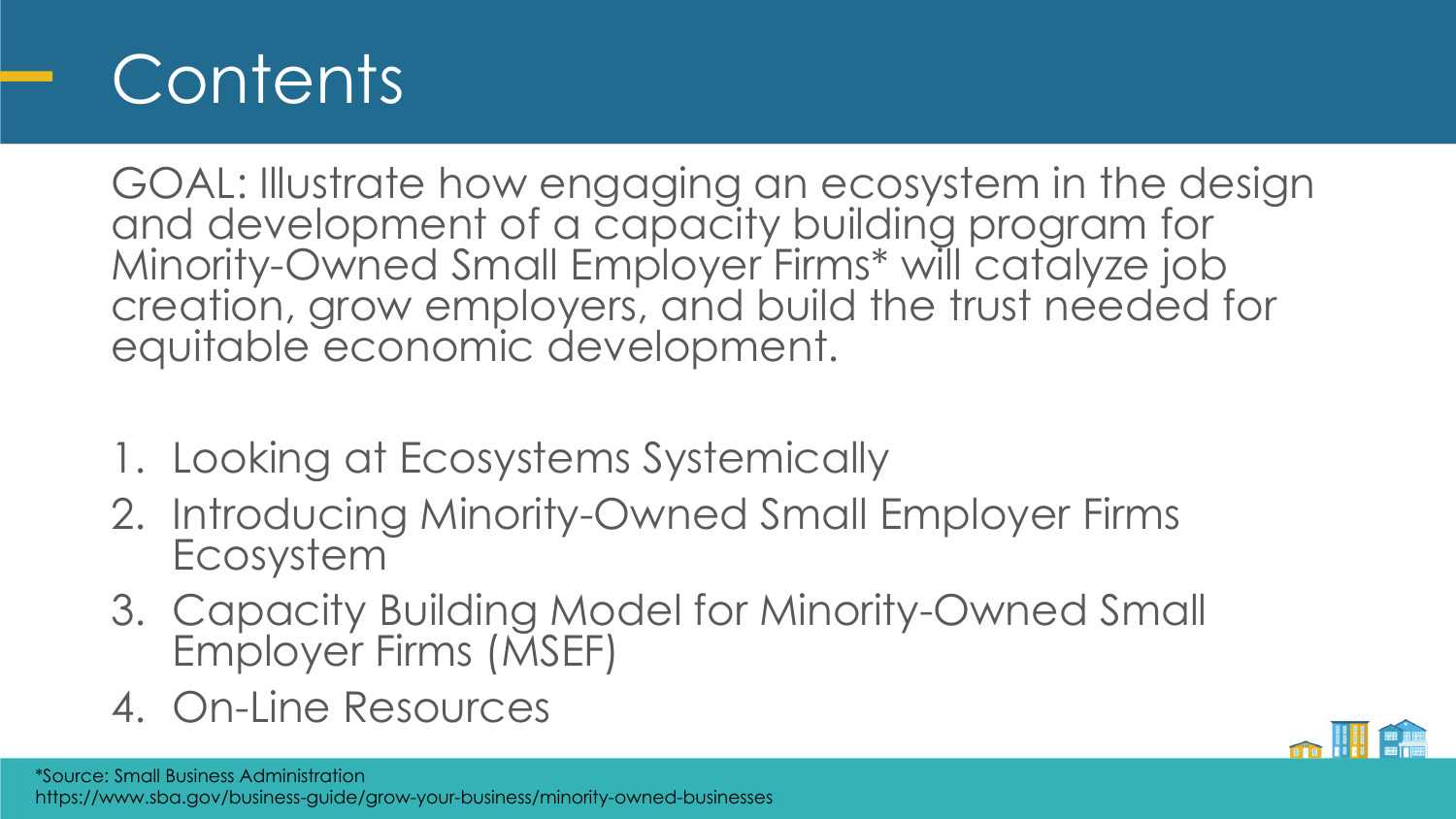# Looking at Ecosystems Systemically

A Quick Fix is a Fix that Fails.

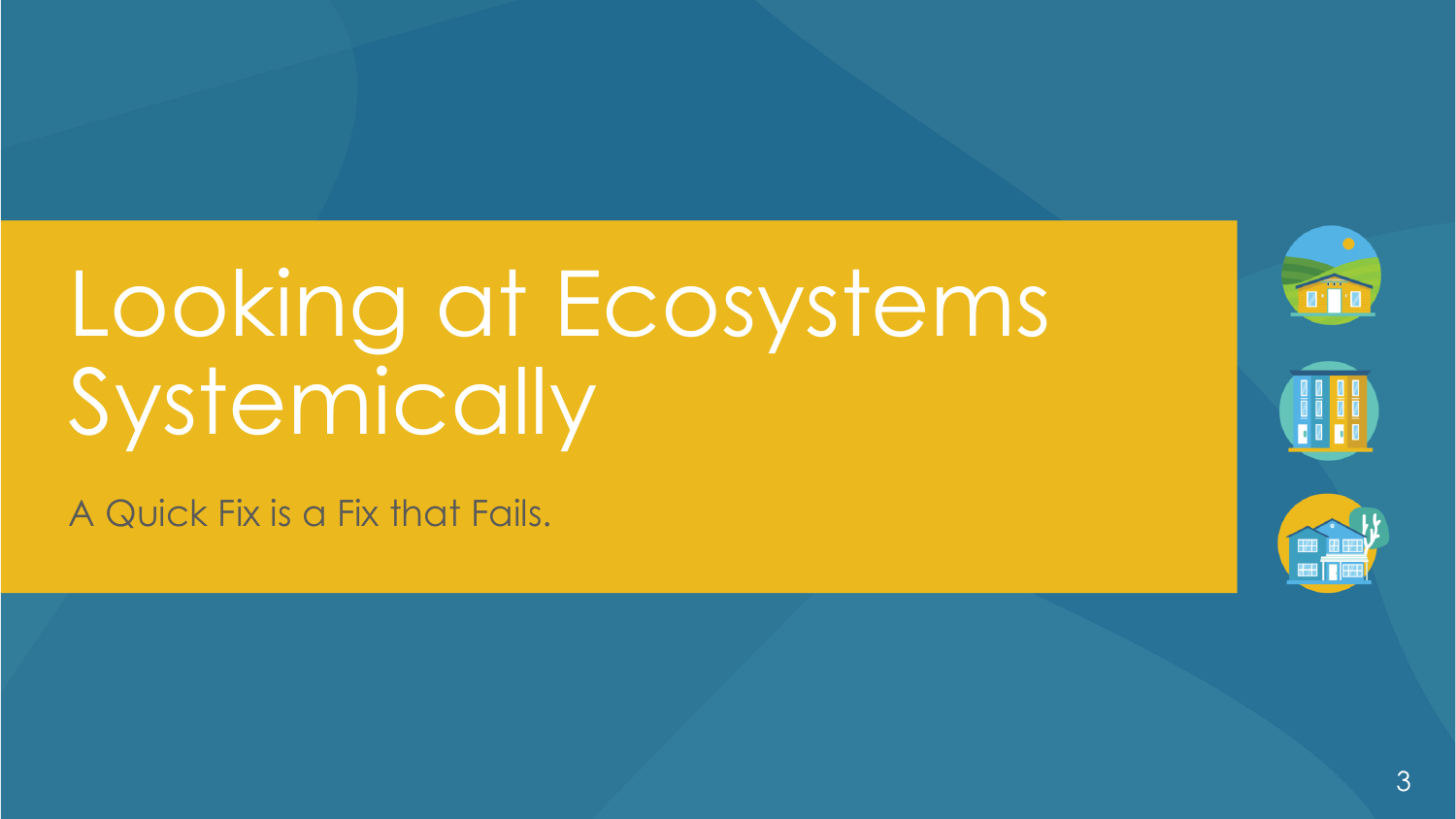## Systems are Multi-Layered

- Organizational
	- Primary focus and where most time spent
	- Targets, performance measures, top down
- The Interpersonal
	- To optimize the whole, we must improve the relationships between the parts.
- Values and Mental Models What can sink you
	- Existing values
	- Values we choose and to which hold each other accountable
	- Mental Models: unspoken beliefs about our selves, each other, and the system



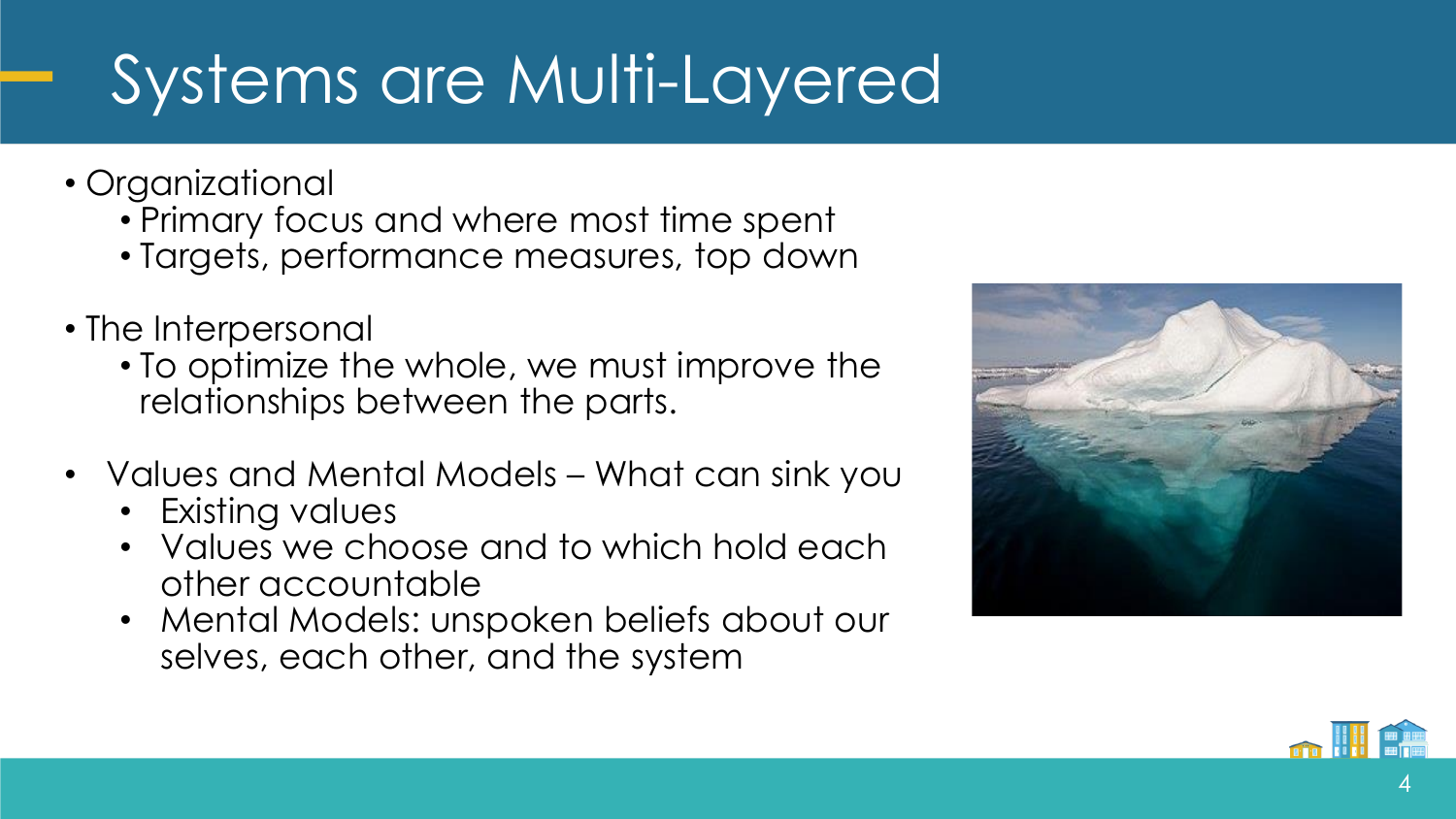## Change Moves at the Speed of Trust





- Every system change is a new experiment.
- If we knew how to do it, it would already be done.
- Embrace same goal: learn our way forward together.
- Invest more time on relationships and values.
	- Getting nose to nose
	- Questions create space
	- Inquire, appreciate, listen, reflect

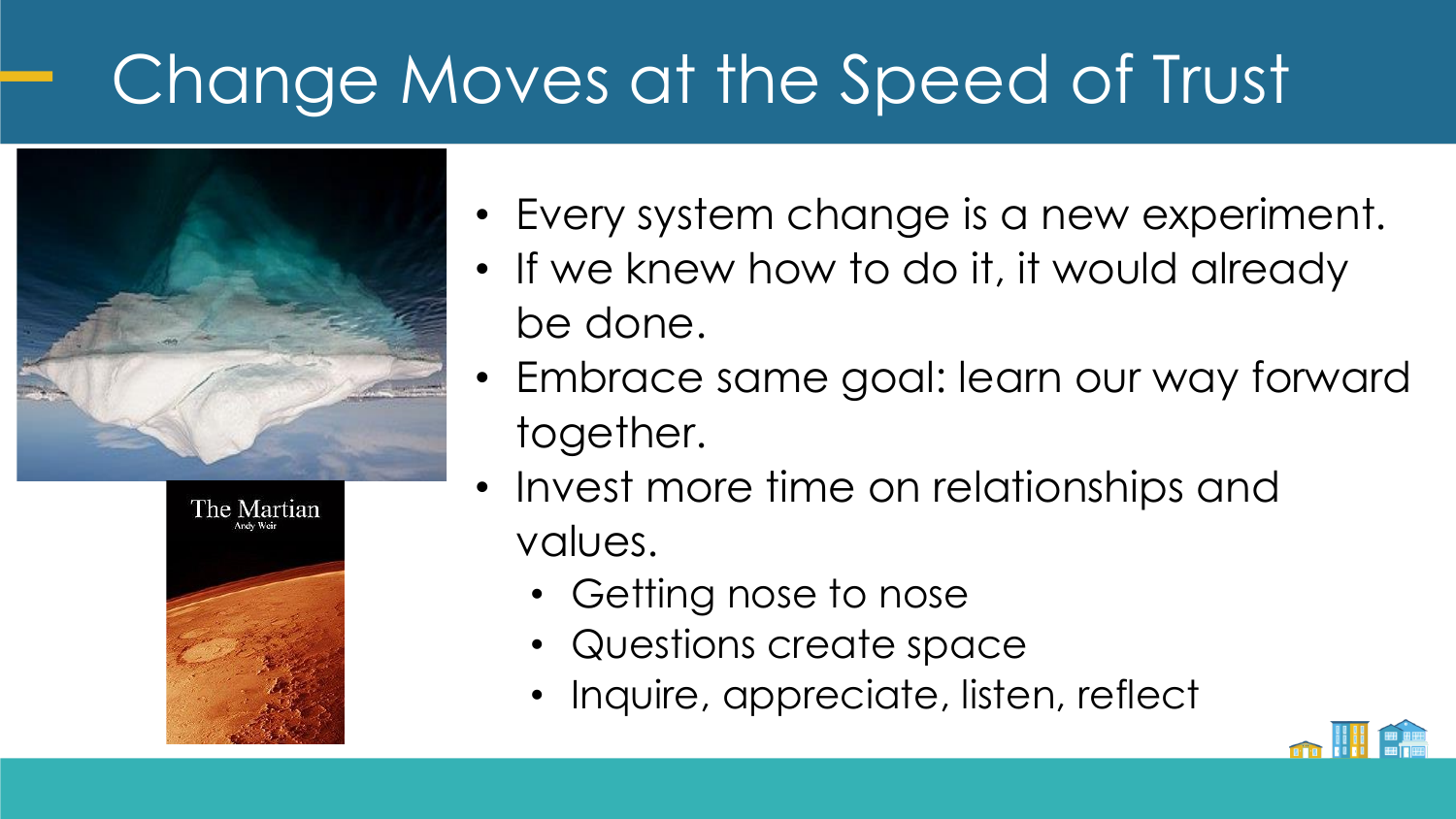### The system works with and on itself

- Invite members to create together
- Utilize the motivational power of curiosity in i) Exploring a compelling question , • not judgmental or accusatory ii) Designing and implementing an exploration of the question iii)Making sense of what arises
- Catalyze trust between members
- A shared learning project
- Co-problem framers and solvers

Suggested Learning Project

MSEF Capacity Building Program

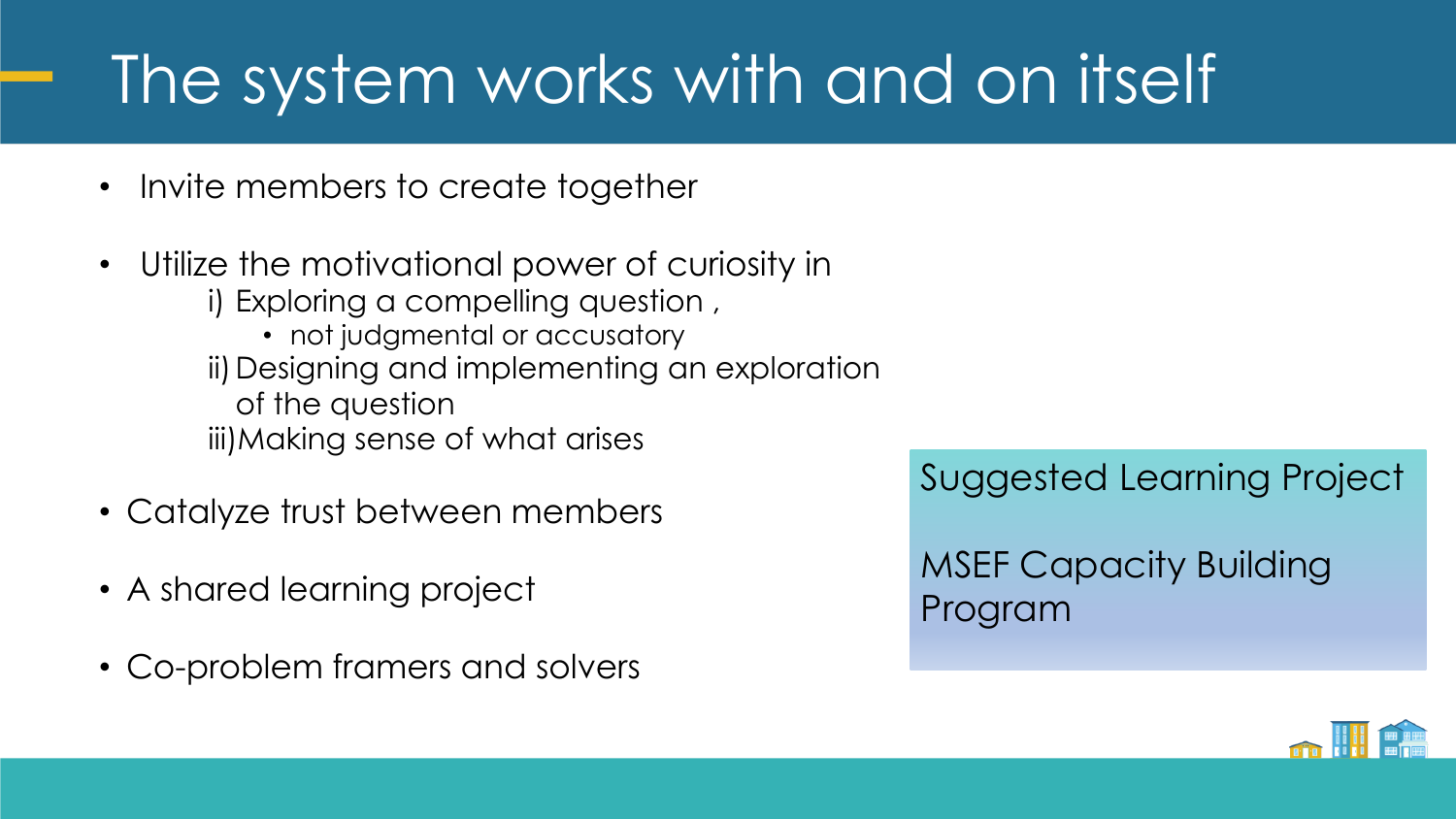#### Ecosystem Problem Solving: Small Business/Good Jobs

- Identify who is in the ecosystem (more to come on actor mapping)
- Craft a compelling invitational question that evokes curiosity.
- Invite actors from each domain to join a learning community.
- Decide how we could work together so that others want to join us?
- Identify what might be possible.
- Define existing blockages. Structural, relational, mental models?
- Identify one to two low-risk, high-leverage ecosystem experiments that don't require permission from anyone.
- Try. Learn. Keep what works. Identify what's next. Repeat.
- Celebrate with each other and the ecosystem.
- Maintain momentum and stimulate curiosity.

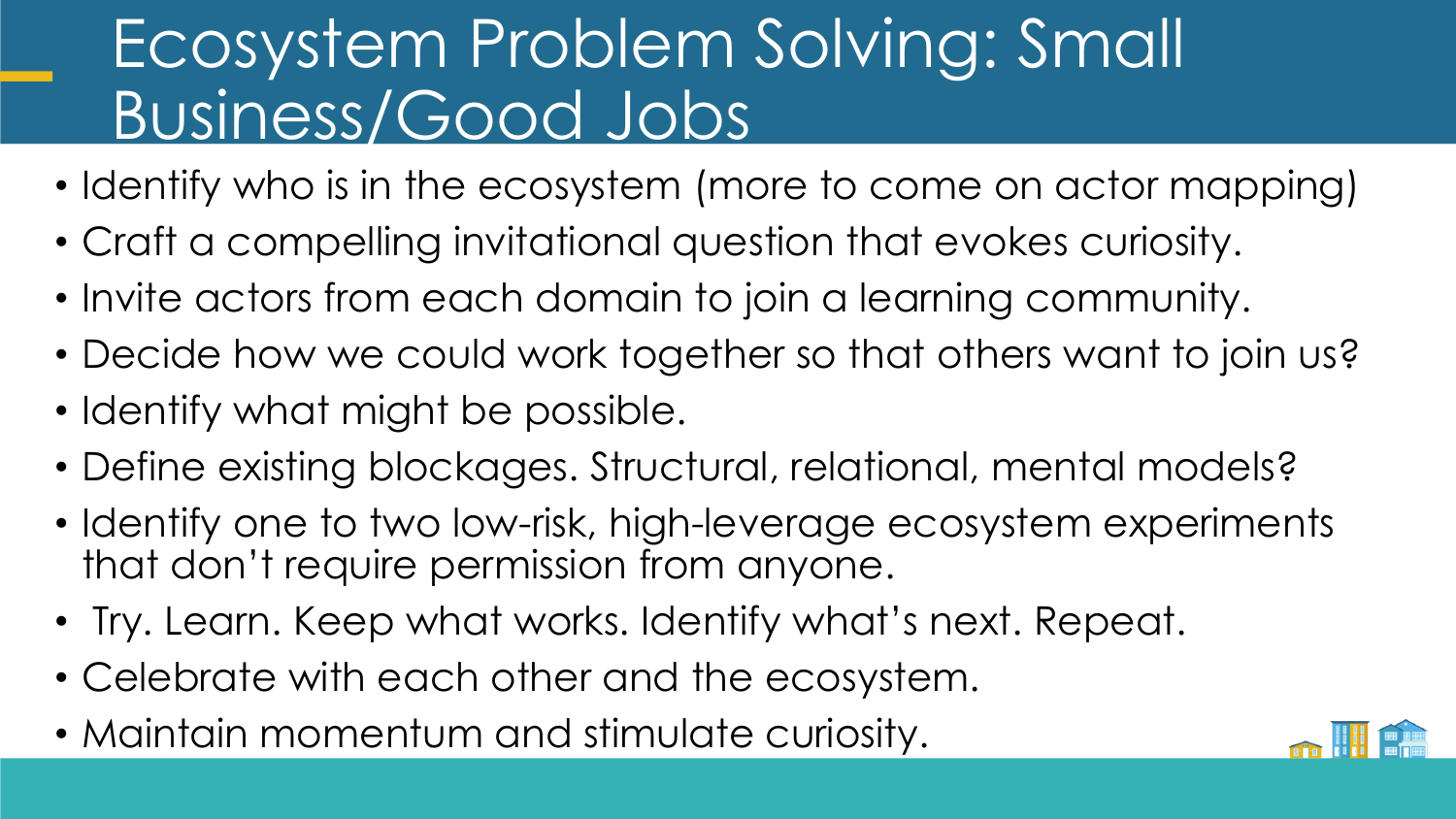# Introducing Minority-Owned Small Employer Firms (MSEFs)

Their Challenges and Opportunities

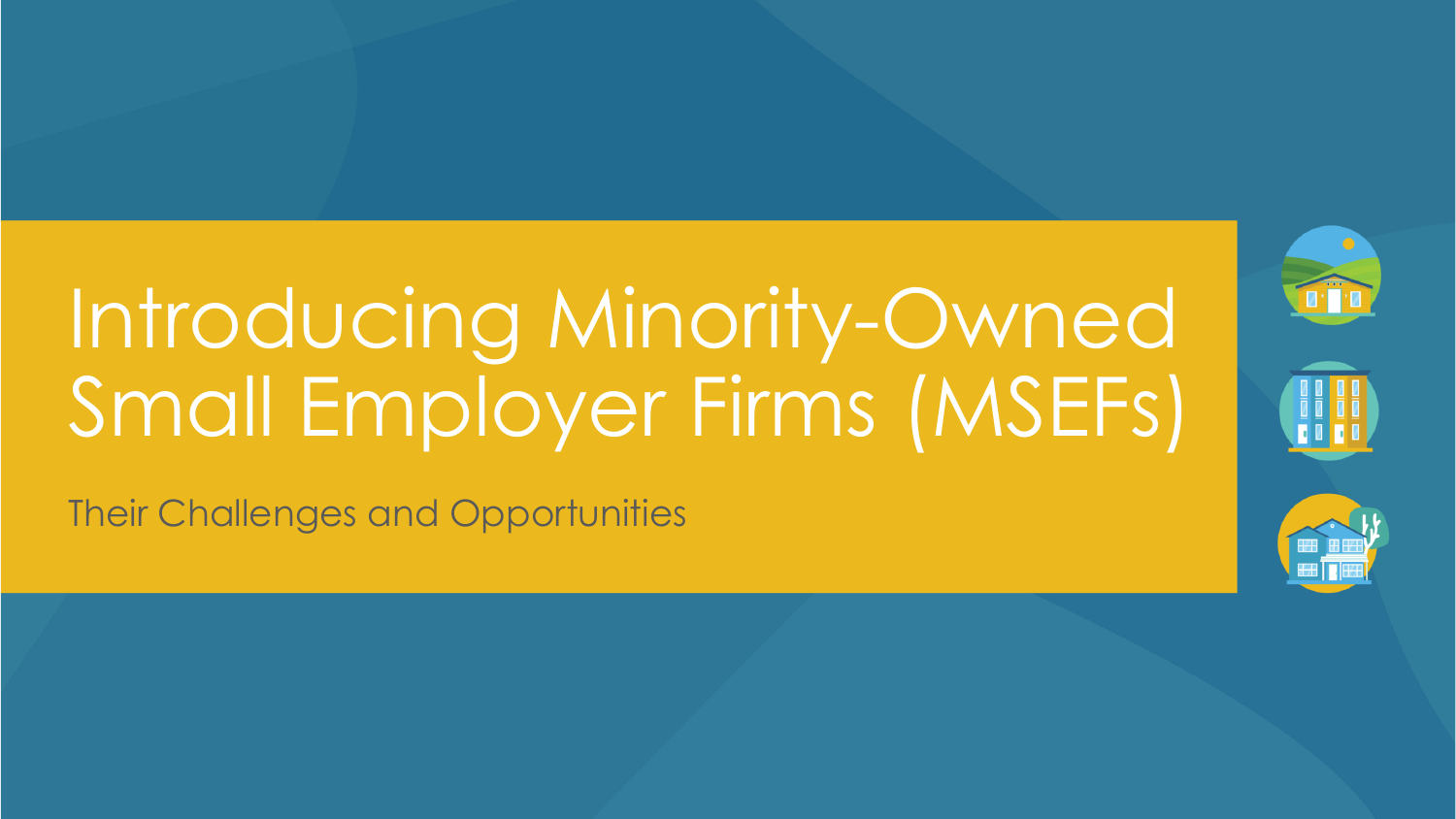## The Business Life Cycle – Second Stage

- Different Small Business Stages Require Different Small Business **Strategies**
- Growth Challenge for small employer firms: Everything is changing!
	- "Stuckedness" Buried in the Business
	- Trust/Imposter Syndrome
	- Mutual evolution of the business and the business owner
	- Shift in leadership style from Control and Direction to Delegation, Trust, and Process
	- Growth is driven by 4 Cs: Customers, capacity, connections, and capital
	- Sales and expanding markets
	- Cashflow management

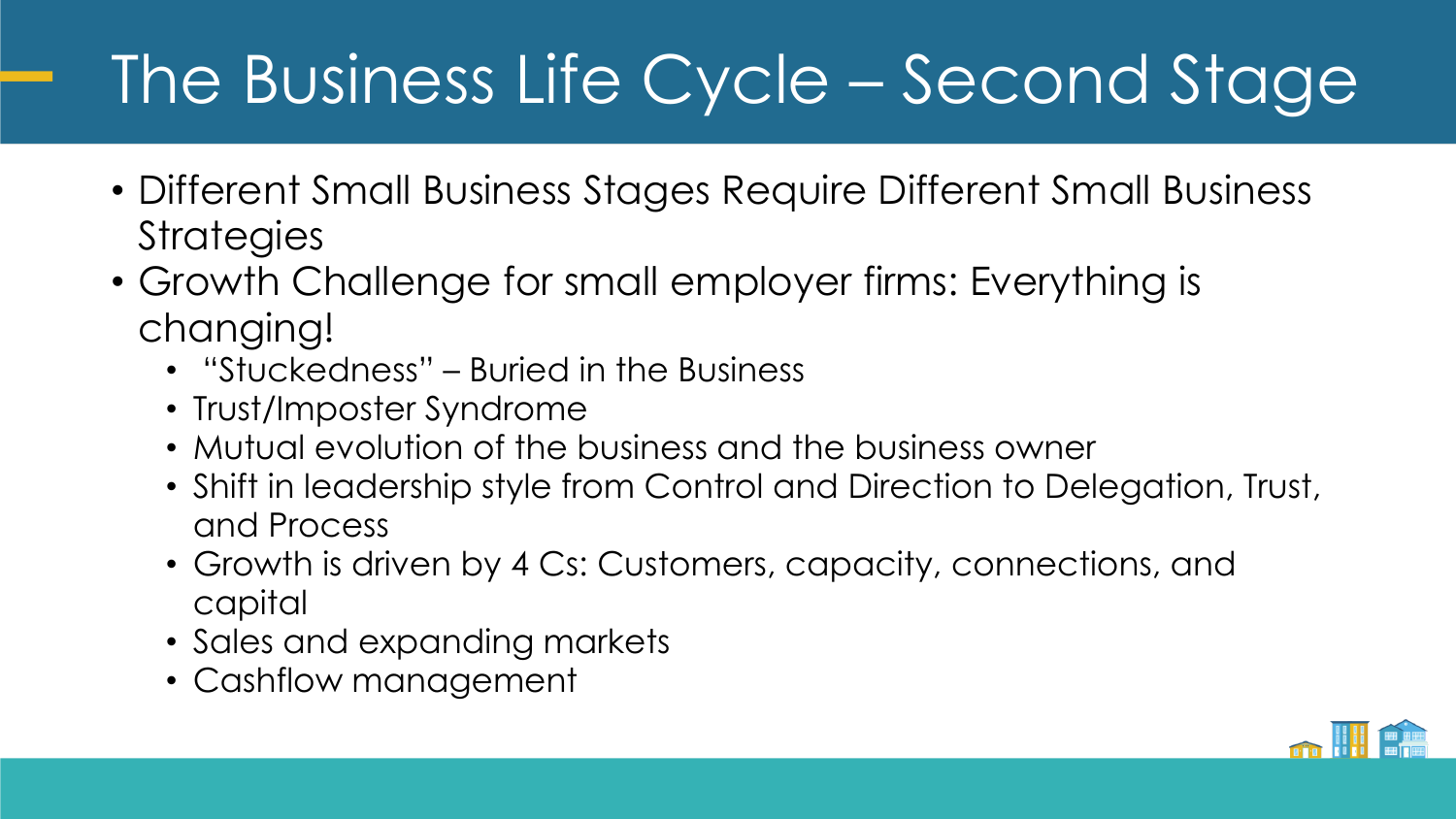### MSEF Profile

- Revenues: ≥ \$150K and ≤ \$5MM
- Employees: 2+
- Years in Business: 3+
- Mentality: from entrepreneur of necessity to opportunity<sup>1</sup>
- Location: lower-wealth community or minority/owned
- Growth is market-driven: increased sales and expansion beyond local markets
- Owner buried in the business/isolated

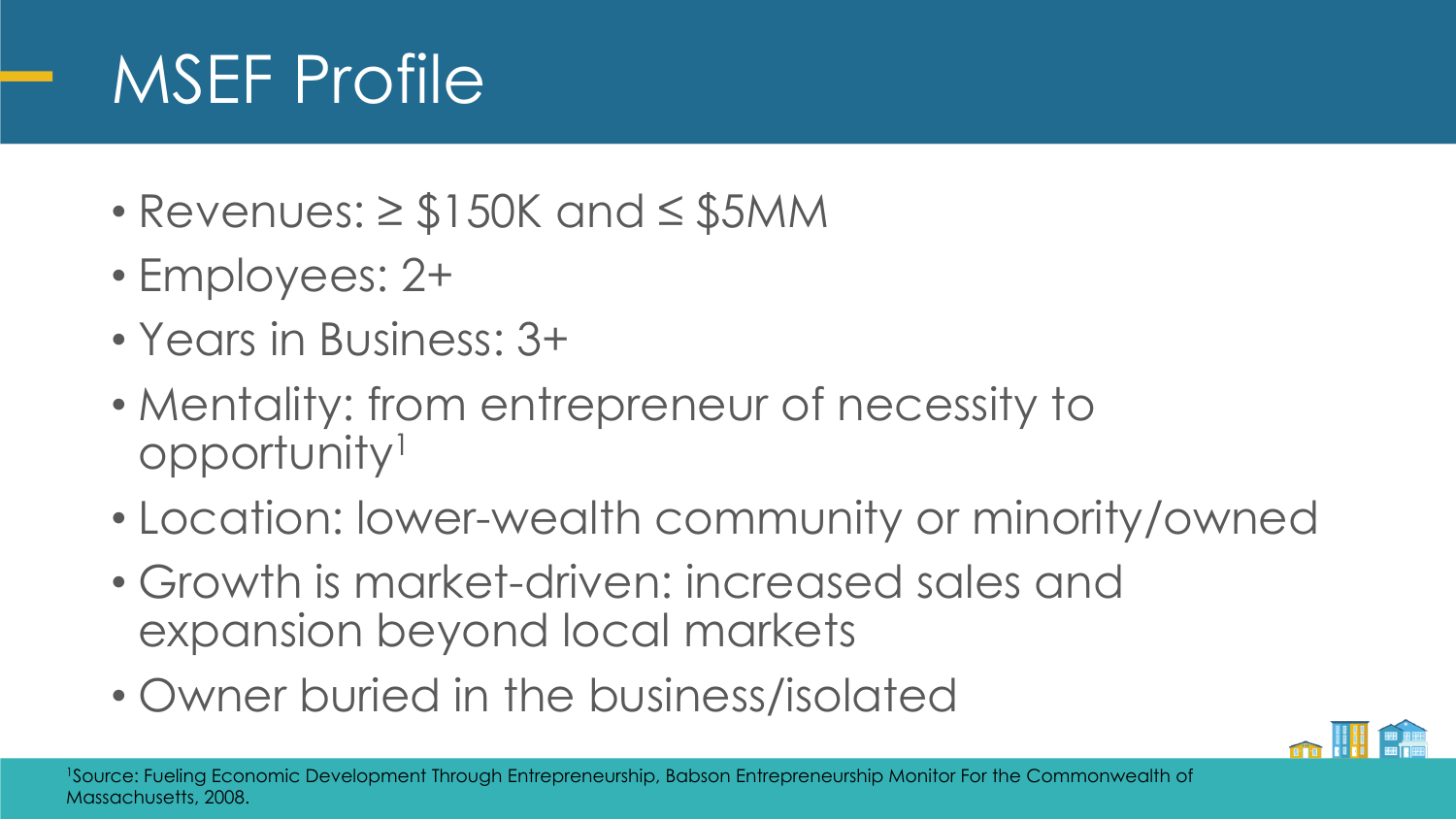## Why Existing Small Employer Firms?

**When they grow their businesses, they are better positioned to…**

- Create jobs
- Contribute to economic revitalization
- Engage more actively in civic and community leadership
- Take advantage of business financing



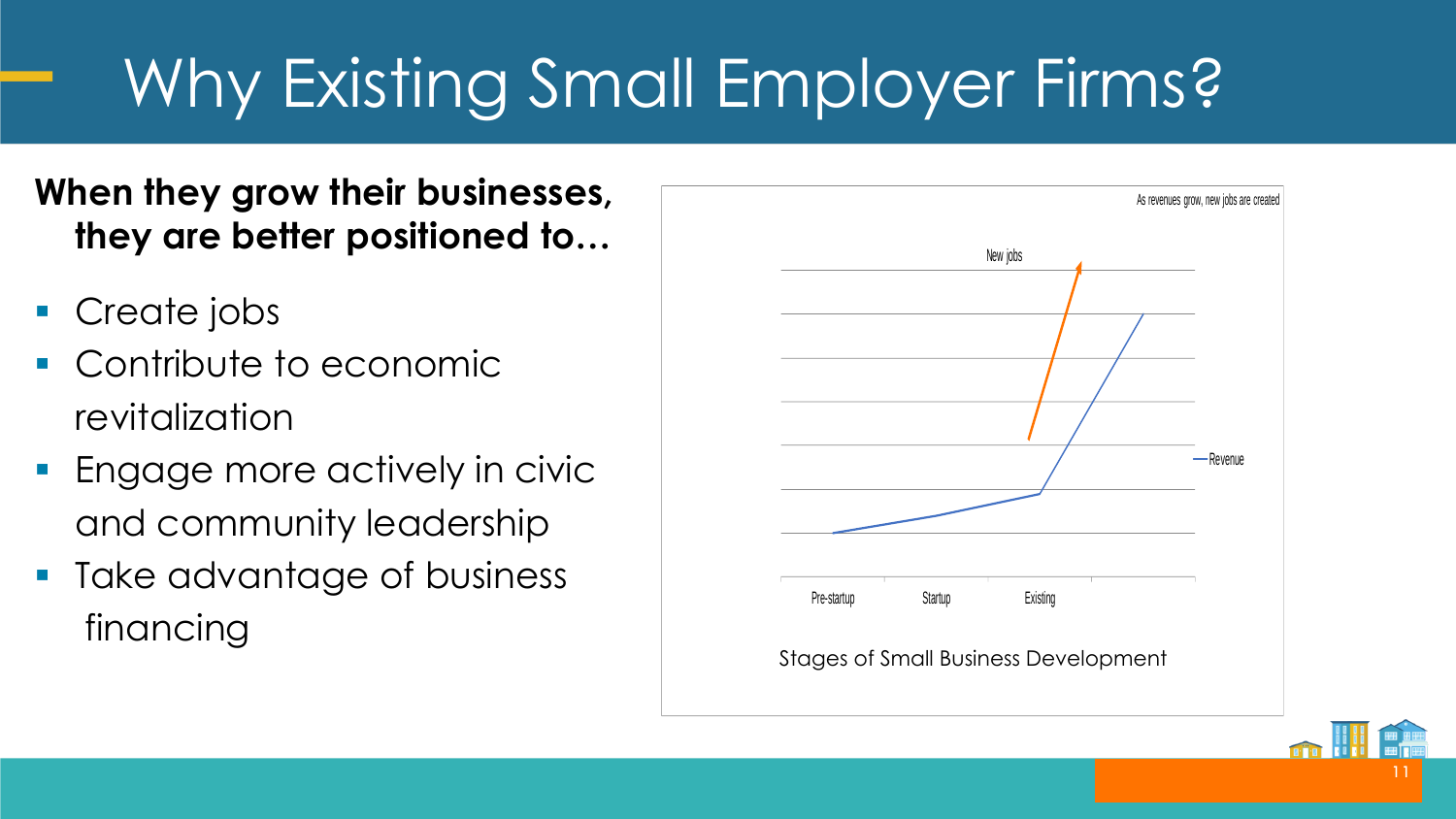#### Why Minority-Owned Small Employer Firms?

- In LMI-designated communities, the major sources of employment are Anchor Institutions, Government agencies, and Small Employer Firms.
- Small Employer Firms only net new job creators.
- Highest potential to create **good jobs with livable salaries and benefits.**
- Survived start up with highest potential for further growth and greater resilience<sup>1</sup>
- Models for the possibilities of growth!

Their growth and success activates the aspiration and belief of smaller, earlier stage business owners that they too can successfully grow.

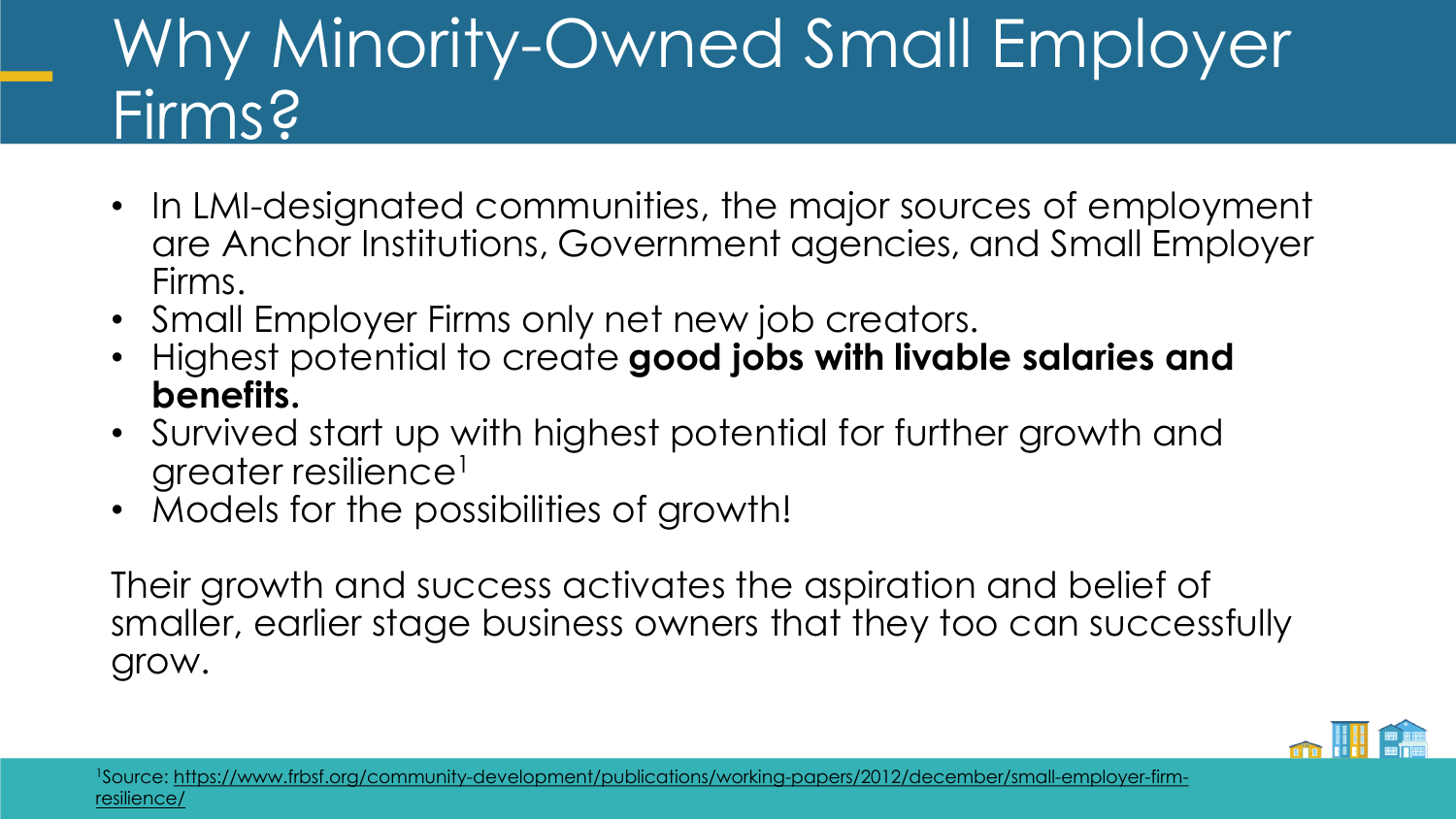#### MSEF Ecosystem Domains

#### Fertilize: We are glad you are here!

Advocate Convener Infrastructure Customer Service **Mentality Conducive Culture Celebration** Promotion Visibility/Recognition Engagement

**Government**

#### Feed - Access

**Expanded Markets** – Procurement/Supplier Development

Stage Appropriate **Capital**

**Talent** and Resources to Growth Talent

#### Seed - Learn

Business-Stage Appropriate Capacity Building

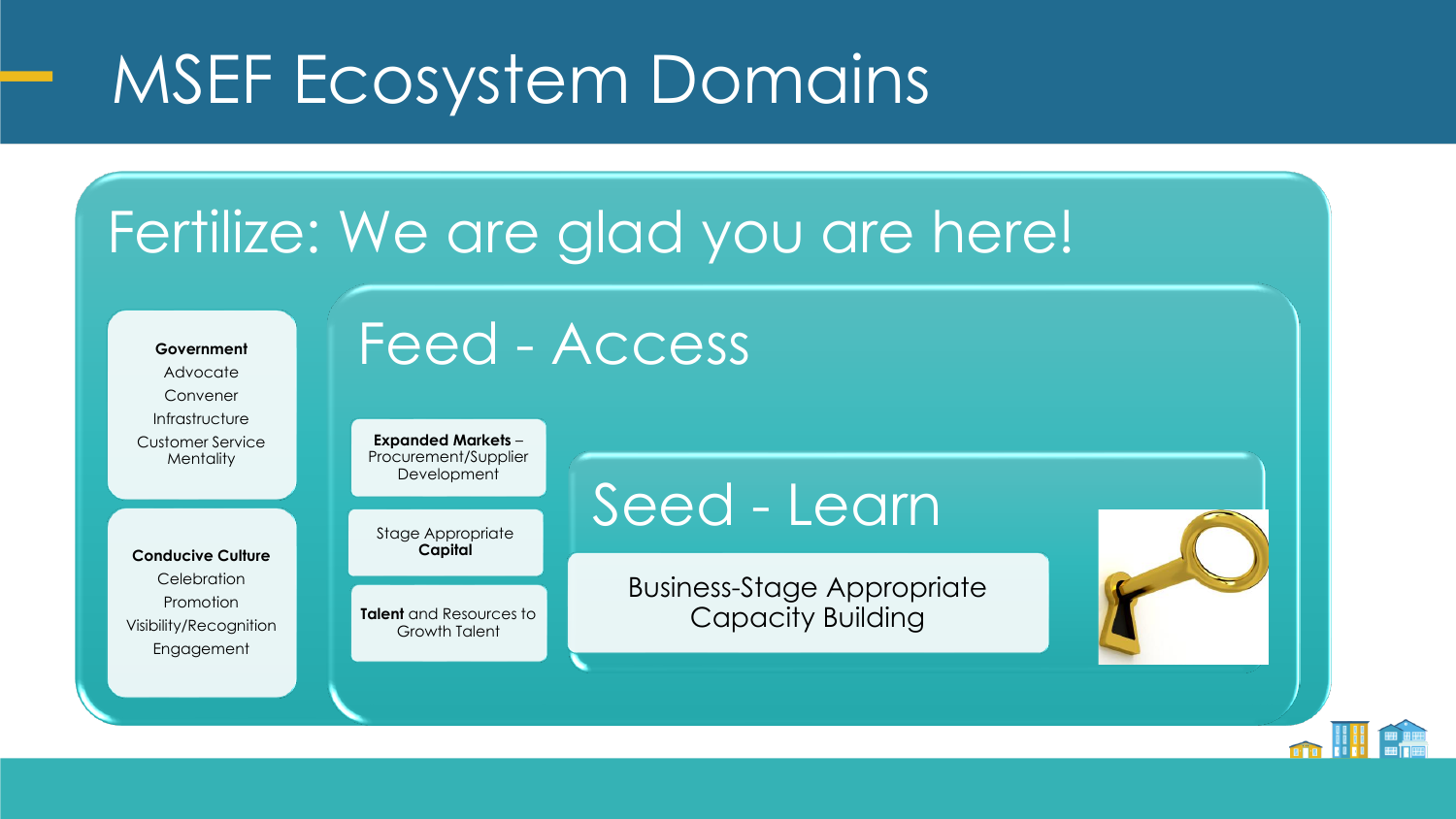## Seed – Successful Capacity Building

| <b>Challenge</b>                                     | <b>Details</b>                                                                               | <b>Components</b>                                                                                                                      |
|------------------------------------------------------|----------------------------------------------------------------------------------------------|----------------------------------------------------------------------------------------------------------------------------------------|
| <b>Trust Deficit/Isolation</b>                       | Imposter Syndrome                                                                            | Peer-To-Peer Cohort Learning<br>Live Case: Study own businesses                                                                        |
| Doing Everything                                     | Shift of Leadership style<br>From Control and Direction to<br>Delegation, Trust, and Process | <b>Behavioral Ed Model</b><br>• Long and frequent enough to<br>form and keep new habits<br>• Participatory/Facilitative<br>Instruction |
| Market and Employee<br>Expansion                     | When, where, and how to do both                                                              | <b>Stage Appropriate Business</b><br>Curriculum<br>Growth Plan                                                                         |
| <b>Bridging Social Capital</b>                       | Building relationships within other<br>ecosystems domains                                    | High Profile Growth Plan<br><b>Presentations</b>                                                                                       |
| Stage Appropriate<br><b>Capital/Larger Contracts</b> | Building relationships within other<br>ecosystems domains                                    | Integrate domains into the<br>program                                                                                                  |

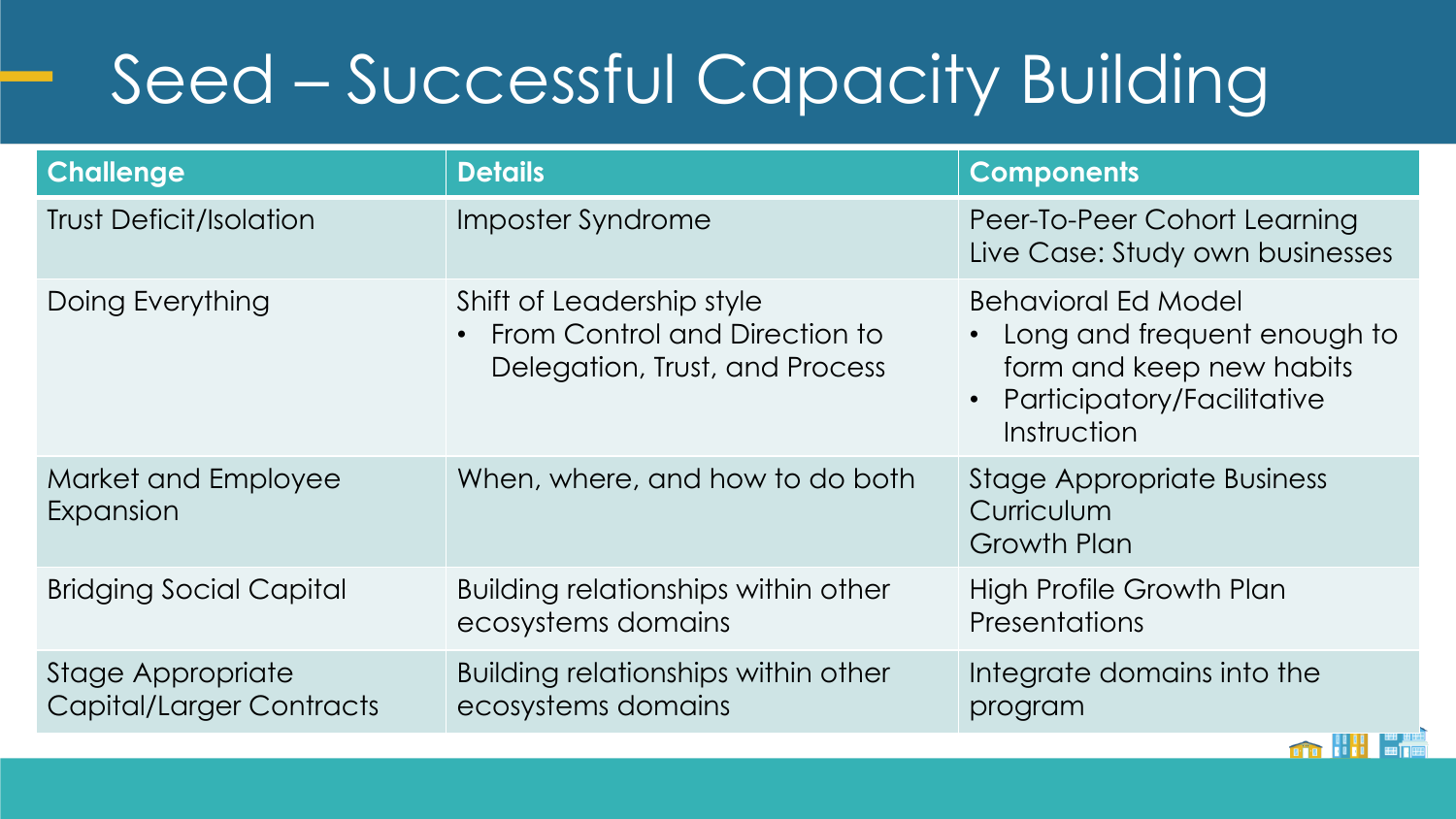#### Inclusive Ecosystem Actor Map (Names/Connections)



Business Associations & Resources *Example: Chambers of Commerce*

Public and Digital **Infrastructure** Providers

Stage Appropriate Capital Providers

???????

Government *Example: Mayor and Other City Offices SBA Regional Office*

> Minority-**Owned Small** Employer Firms

*State Government* Avenues into Regional, National, International, Digital Markets *Example: Anchor Procurement, SBA PTAC*

Talent Development & Sourcing *Example: Community Colleges, Workforce Board* Stage Appropriate Business Capacity Builders and Subject Matter Expertise *Example: Accounting, Legal, HR*

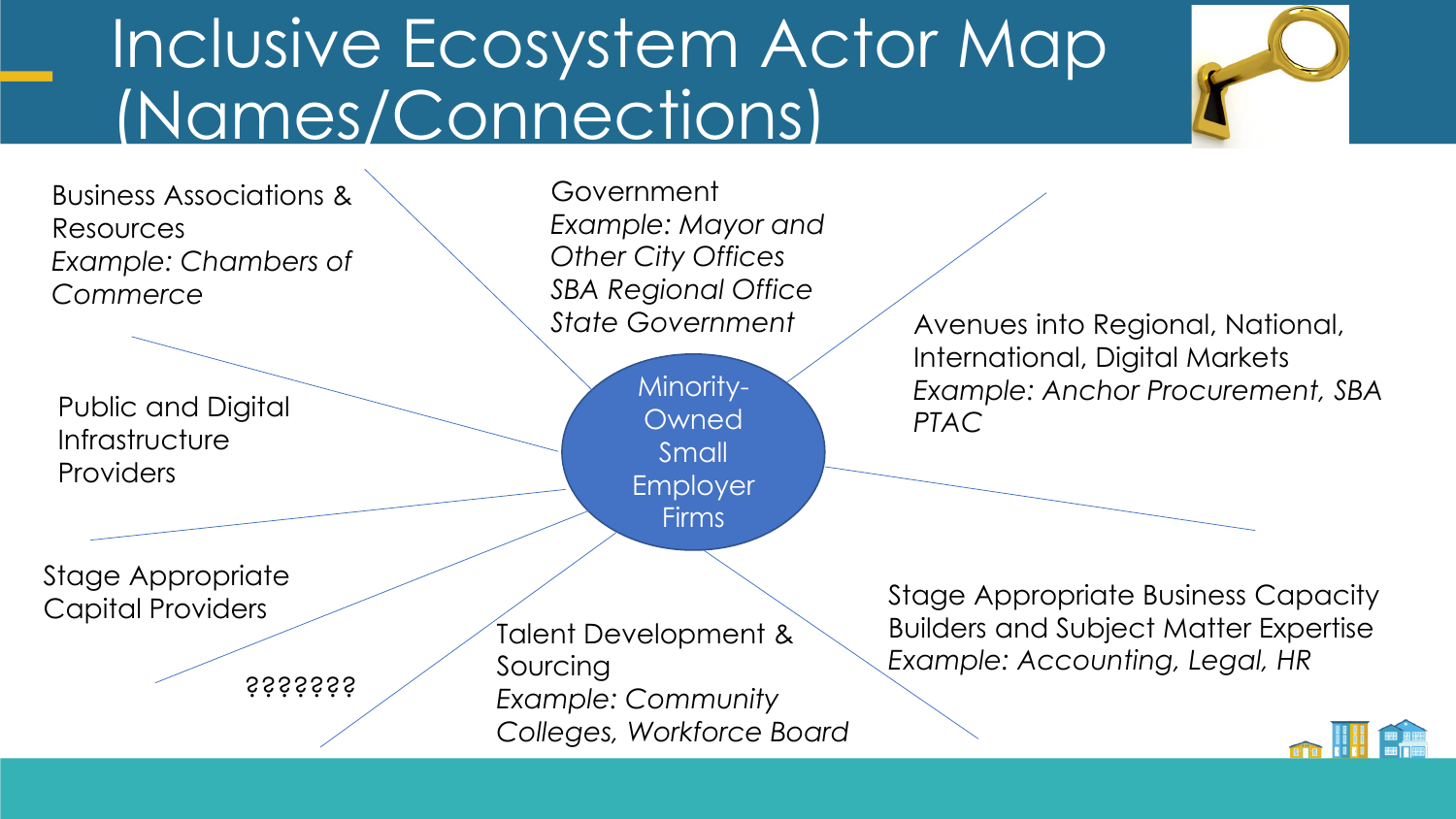# Capacity Building Model for Minority-Owned Small Employer Firms

A suggested ecosystem learning and trust building project

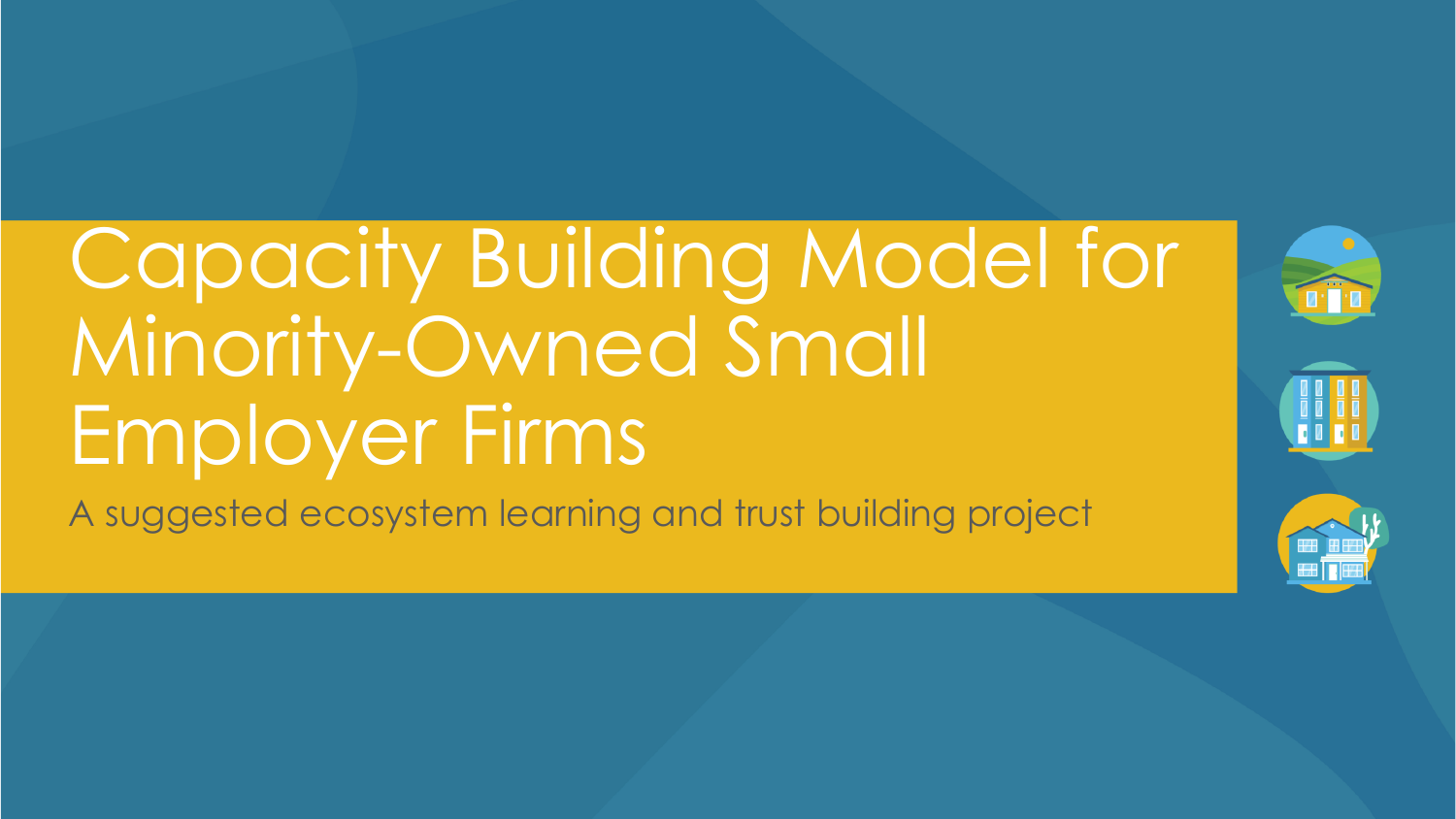#### MSEFs and Trust



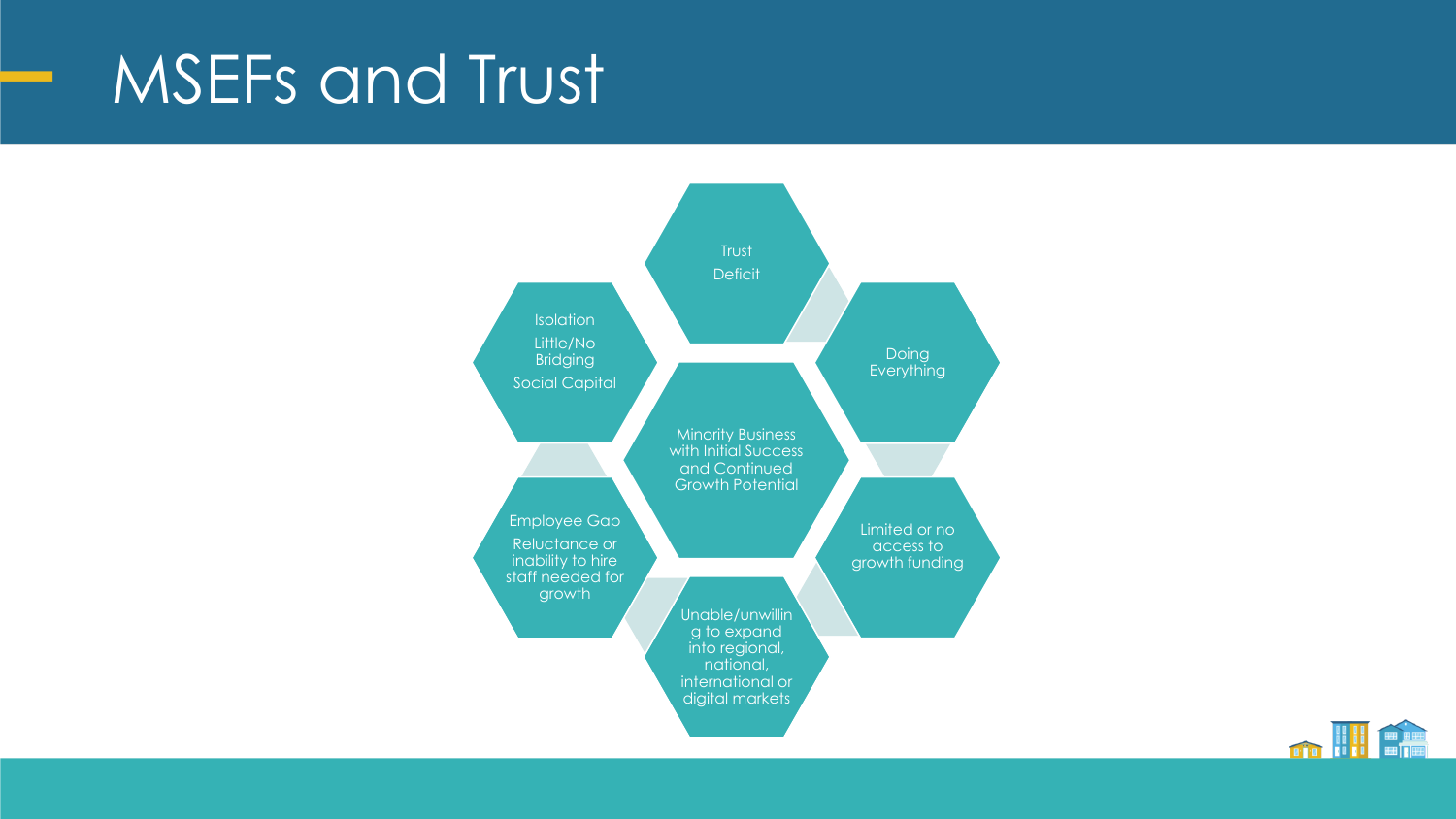#### Program Elements (based on FastTrac® Growth Venture)

**Nine-months, part-time, 100+ hours**

- FastTrac® Growth Venture curriculum (*FREE, available in English, Spanish, Mandarin*)
- 10 three-hour bi-weekly class sessions and 5 hours prep time
- **At least "Live Case" studies by cohort members about their businesses**
- Smaller CEO support groups for personal and group accountability. Meet between classes.
- Peer-to-Peer, facilitative instructor (not teaching!!)
	- Experience growing a business(s) *and* facilitating adult learning
	- **.** Understanding of the cultural context of the business owners
- **Adult Learning Cycle: share, learn, plan, execute, reflect**
- **The Instant Rolodex for Growth**

**Output: Three-year Growth Plans presented to and celebrated by the ecosystem.**

**Outcome: Business knowledge, managerial know-how, and relationships needed for further growth**

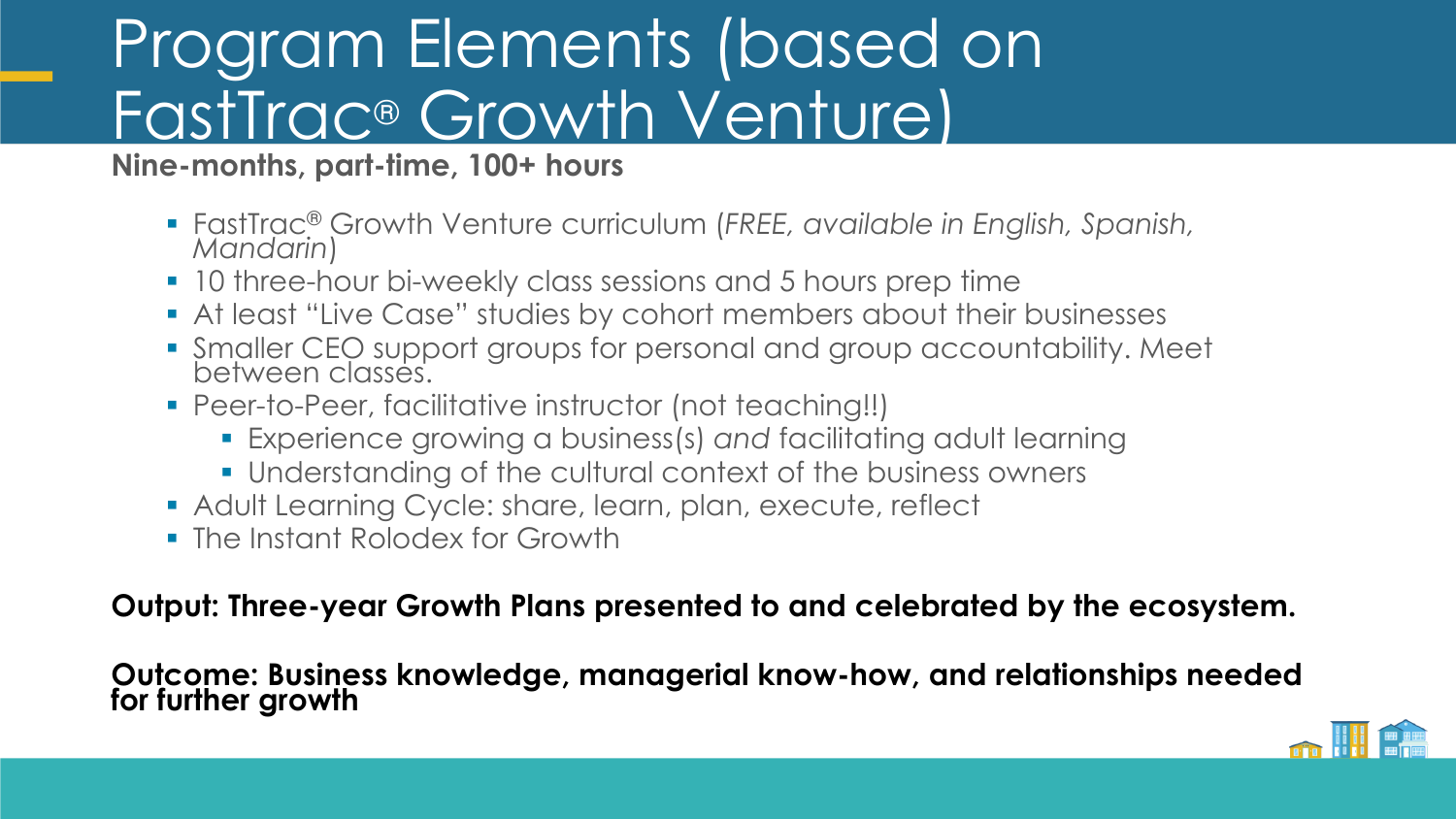#### Rolodex for Growth – Activating the Ecosystem Through Service & Learning

| <b>External Expertise</b>                            | <b>Ecosystem Source</b>                                                                                                                                             | <b>Need</b>                                                      |
|------------------------------------------------------|---------------------------------------------------------------------------------------------------------------------------------------------------------------------|------------------------------------------------------------------|
| <b>Successful Business Growth</b>                    | Chamber of Commerce, Board of Large Nonprofits, Successful Entrepreneurs                                                                                            | We all fake it! (Imposter Syndrome)                              |
| <b>Market Research</b>                               | Economic Development Agency, Business Reference Librarian, Market<br>Research Specialist, State International Trade Agency/Association, Business<br>school students | Growth based on larger markets                                   |
| <b>Business Strategy</b>                             | B School Faculty, Consulting Firms, Finance Firms, Business Brokers, Business<br><b>Strategists</b>                                                                 | Working on, not in the business                                  |
| <b>Accounting</b>                                    | Accountancy firms, Anchor Institutions                                                                                                                              | Cash flow                                                        |
| <b>Finance and financial advice</b>                  | Equity Funds, Finance Firms, Business Bankers, CDFIs, Angel Investors                                                                                               | Growth capital: Debt, Equity, both?                              |
| <b>Marketing and Sales</b>                           | B School Faculty, Marketing Consultants,                                                                                                                            | Growth based on expanded sales                                   |
| <b>HR &amp; Organizational</b><br><b>Development</b> | Anchors, Corporations, Chambers of Commerce, SHRM local membership,<br>Professional Employee Organizations (PEO – Trinet, Insperity)                                | Talent, Sales, and Markets – keys to<br>second stage growth      |
| Legal                                                | Attorneys, Insurance Brokers,                                                                                                                                       | HR, acquisition, merger, liability                               |
| <b>Commercial Real Estate</b>                        | Commercial real estate agents, Economic Development Professionals                                                                                                   | Change of facilities                                             |
| <b>Operations and Technology</b>                     | Vistage members (successful businesses at scale), Lean consultants                                                                                                  | Well designed operations support trust                           |
| <b>Contracting and Procurement</b>                   | Procurement Officers (local, state & federal government, anchors, and<br>private, SBA PTAC), Marketing Consultants, E-Commerce                                      | Strategy for mid-scale growth                                    |
| <b>Communications</b>                                | Public Speaking Coaches, Graphic Designers, Media and PR Specialists,<br>Social Media                                                                               | Telling your story effective supports<br>bridging social capital |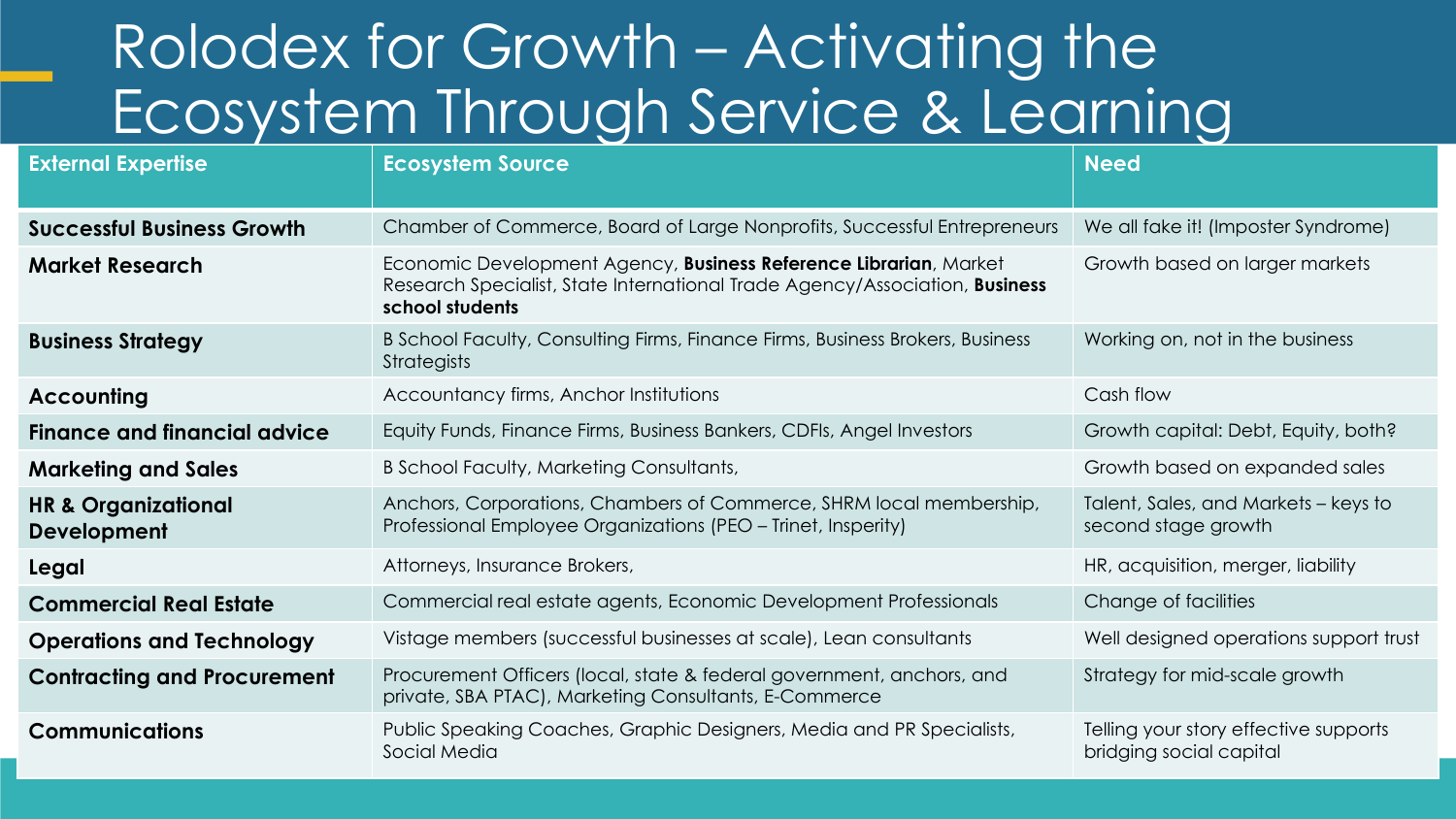# Online Resources



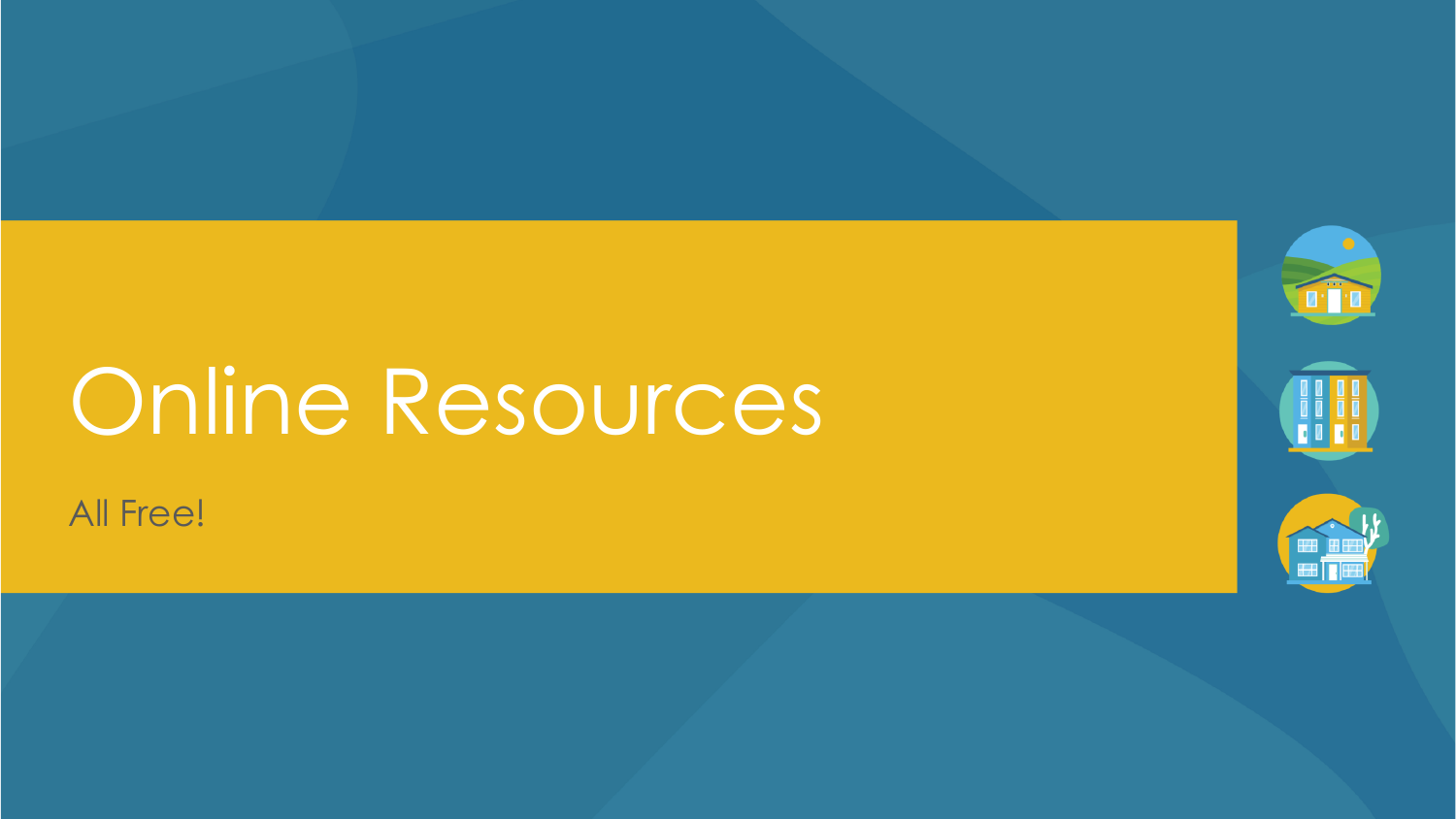## Further information available on request

**Strategic Doing** (Tool for facilitating local and ecosystem collaboration)

• <https://strategicdoing.net/>

#### **Small Business Stages**

• [https://hbr.org/1983/05/the-five-](https://hbr.org/1983/05/the-five-stages-of-small-business-growth) stages-of-small-business-growth

#### **Stage Appropriate Business Development Curriculum**

**FastTrac® GrowthVenture™** (Free, Spanish, English, Mandarin)

• <https://www.fasttrac.org/green/>

#### **Small Employer Firm Resilience**

• [https://www.frbsf.org/community-development/publications/working](https://www.frbsf.org/community-development/publications/working-papers/2012/december/small-employer-firm-resilience/)papers/2012/december/small-employer-firm-resilience/

#### **System Actor Mapping**

- <https://kumu.io/> (private projects starting at \$9/month per project)
- <https://www.systemsinnovation.io/post/actor-mapping-canvas>
- <https://www.systemsinnovation.io/post/actor-mapping-guide>
- <https://www.fsg.org/tools-and-resources/guide-actor-mapping>